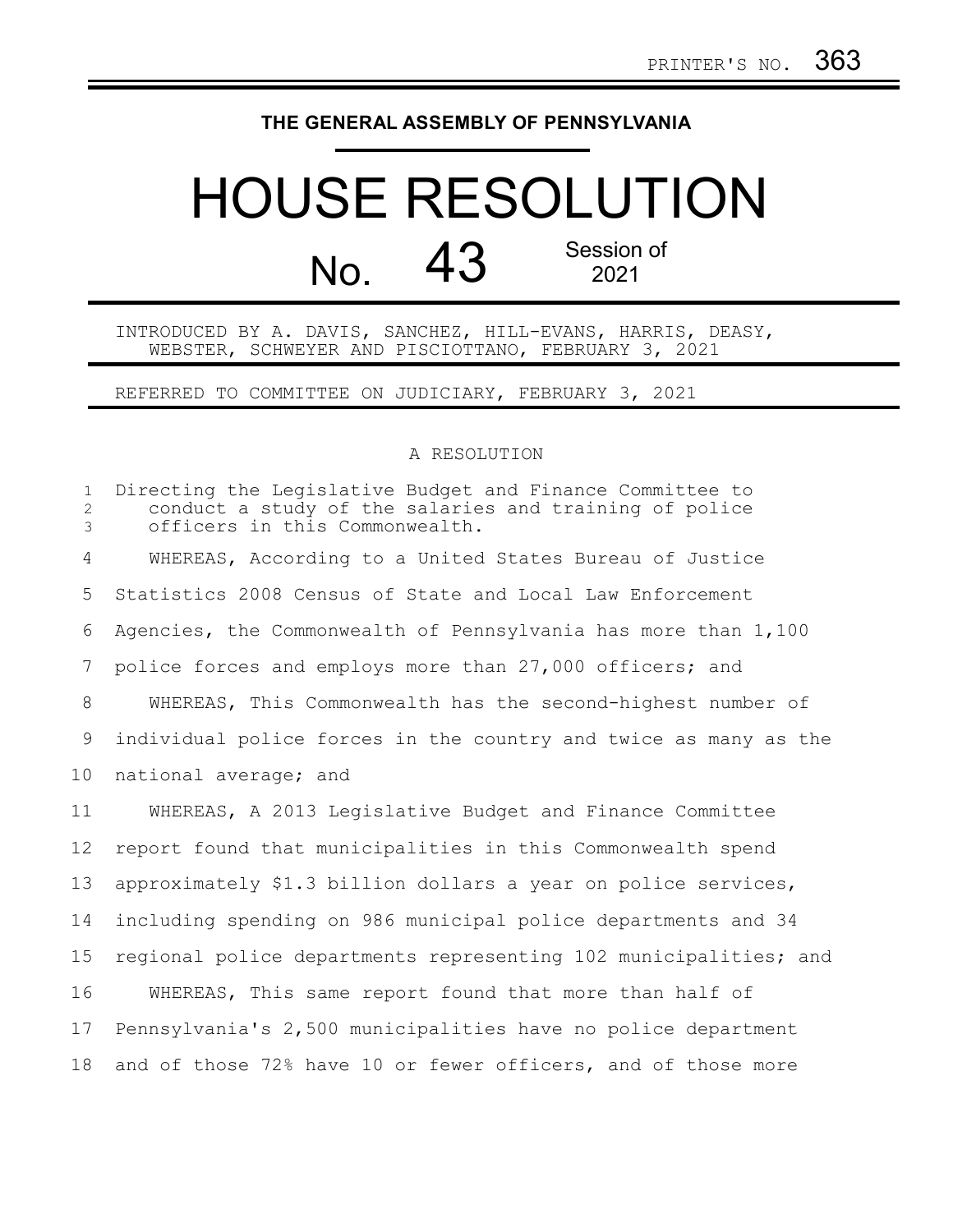than half have five or fewer full-time officers; and WHEREAS, Municipalities have cited cost as the most significant reason for not forming a police department and loss of control as the reason for not forming regional departments; and 1 2 3 4 5

WHEREAS, Part-time police officers and officers in small departments may receive lower salaries and less training and therefore must balance multiple jobs and face safety issues and high turnover rates; therefore be it 6 7 8 9

RESOLVED, That the House of Representatives direct the Legislative Budget and Finance Committee to conduct a study of the salaries of law enforcement officers across this Commonwealth, including any disparities between departments, and highlight the salary differences between part-time and full-time officers of police departments; and be it further 10 11 12 13 14 15

RESOLVED, That the Legislative Budget and Finance Committee identify the training levels of different departments, comparing the average time full-time and part-time forces take to complete the minimum training and what training is offered to officers beyond minimum training; and be it further 16 17 18 19 20

RESOLVED, That as legislative initiatives have proposed specialized training on specific issues such as interacting with persons suffering from mental health issues, use of force, school safety and domestic violence, the Legislative Budget and Finance Committee shall study the status of training across police departments on these and other specialized issues beyond the basic training required by statute; and be it further RESOLVED, That the Legislative Budget and Finance Committee assess the rates of turnover of police officers and the factors contributing most to these rates with emphasis on demographic 21 22 23 24 25 26 27 28 29 30

20210HR0043PN0363 - 2 -